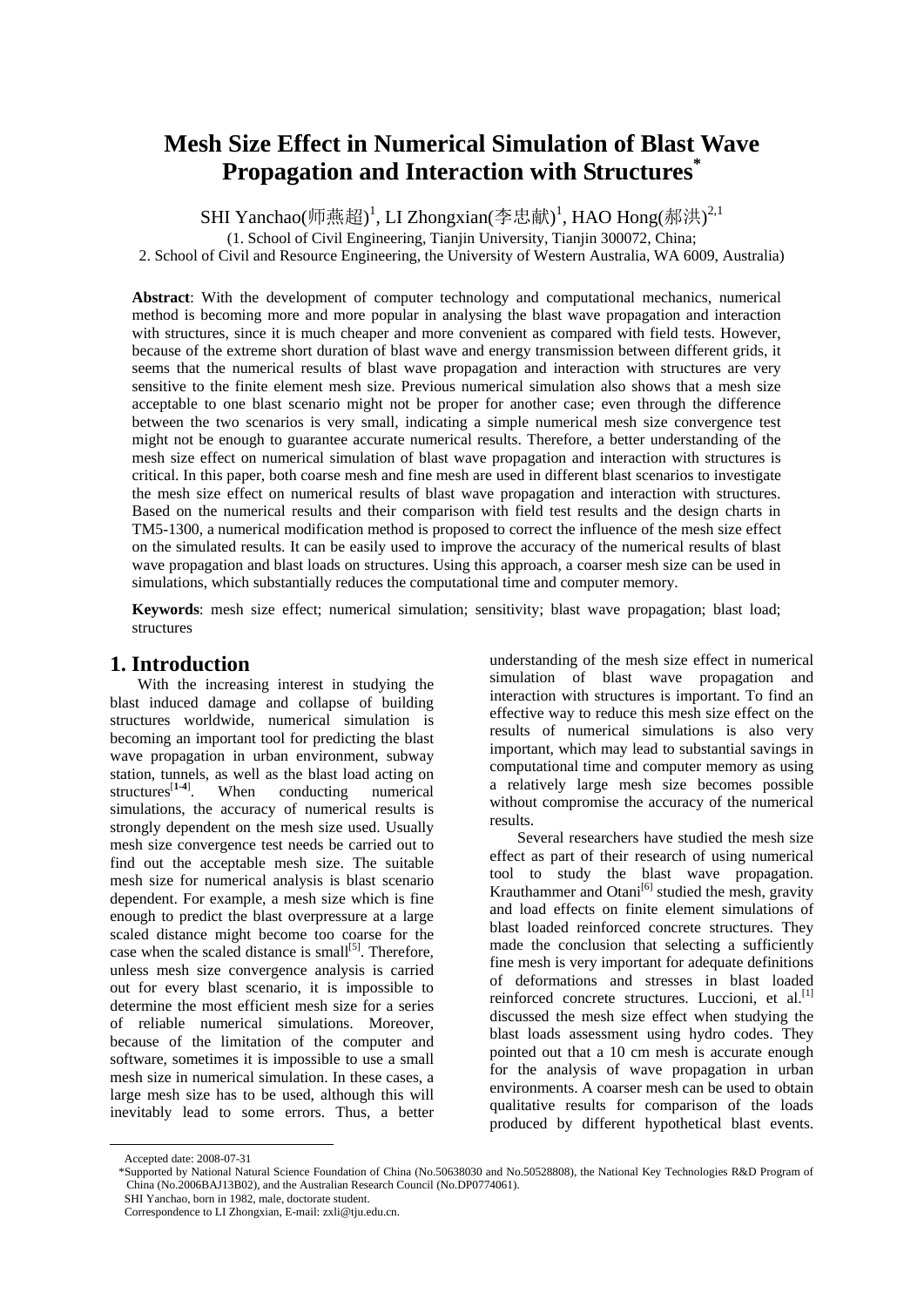Even coarser meshes, up to 50 cm, give a good estimation of the effects of moving the location of the explosive charges. Chapman, et  $al^{[5]}$  studied the mesh size effect of blast wave simulation using AUTODYN 2D. A grid size correction factor was proposed which allows for a correction of the simulated data if the grid is coarse. The correction factor could be used to eliminate the error a less than 10 mm coarse mesh might bring to the numerical results. Although these studies give some recommendations on selecting the proper mesh size, further study is still needed in this field because of the following reasons: 1) the mesh size effect on each blast load parameter is still unknown. Their relationships with scaled distance and standoff distance need be defined; 2) the correction factors proposed to eliminate the errors induced by coarse mesh are valid only when the mesh size is smaller than 10  $mm^{[5]}$ . In numerical simulation of a realistic blasting environment, often a mesh size larger than 10 mm has to be used. Therefore, correction methods for different mesh sizes are needed.

In this paper, the mesh size effect on each blast load parameter and its relationship with the scaled distance and standoff distance are studied through parametric simulations. Based on the numerical results, a new numerical modification method is proposed to eliminate the error in the numerical results induced by a coarse mesh.

### **2. Mesh size effect**

This section is focused on the study of mesh size effect on blast load parameters, including the wave front arrival time, positive peak incident pressure, positive incident impulse, positive reflected pressure, and positive reflected impulse. Scaled distance and standoff distance are the parameters considered that might affect the mesh size effect.

#### **2.1 Blast incident pressure and impulse in free air burst explosion**

To study the mesh size effect on blast incident pressure and impulse, a free air burst explosion is simulated using AUTODYN. As the blast wave will move radically away from the centre of the explosion with a spherical wave front, utilization of symmetry conditions allows to represent the problem by a one-dimensional axisymmetrical model. This substantially reduces the computational effort. The one-dimensional (1D) "Wedge" mesh using axial symmetry in AUTODYN is utilized in this regard[**7**] .

Fig.1 shows the configuration of the numerical model. Both the air and TNT explosive are modelled with Eulerian mesh. The detonation point is at the centre of the explosive. Gauge points are set up at different standoff distances to catch the incident pressure time histories at different scaled distances. The charge weight of TNT used is 1000 kg. The scaled distance considered varies from 0.5 to 1.5 m/kg<sup>1/3</sup>, which is the range that will cause severe outside this range to eliminate the wave

reflection effect.damage to normal reinforced concrete structures. Outflow transmitting boundary condition is used outside this range to eliminate the wave reflection effect.



**Fig. 1 Configuration of numerical model** 

Numerical simulations are carried out with different mesh sizes, namely, 5 mm, 10 mm, 25 mm, 50 mm, 100 mm and 200mm. Fig. 2 shows the comparison of the incident pressure time histories at the scaled distance 1.0  $m/kg^{1/3}$ . As shown, the rate of pressure rise from ambient to peak pressure becomes slower and the shape of the curve becomes flatter with the increase of the mesh size. The calculated peak pressure is also smaller when the mesh size is larger. The wave front arrival time, however, is independent of the mesh size, as expected.



**Fig. 2 Comparison of pressure time histories obtained with different mesh sizes**

The variation of the blast wave front arrival time, positive incident peak pressure and impulse with the scaled distance and mesh size are shown in Figs. 3-5, respectively. It is obvious in Fig.3 that the wave front arrival time is relatively independent of the mesh size. A 100 mm mesh size is good enough to provide accurate prediction of wave front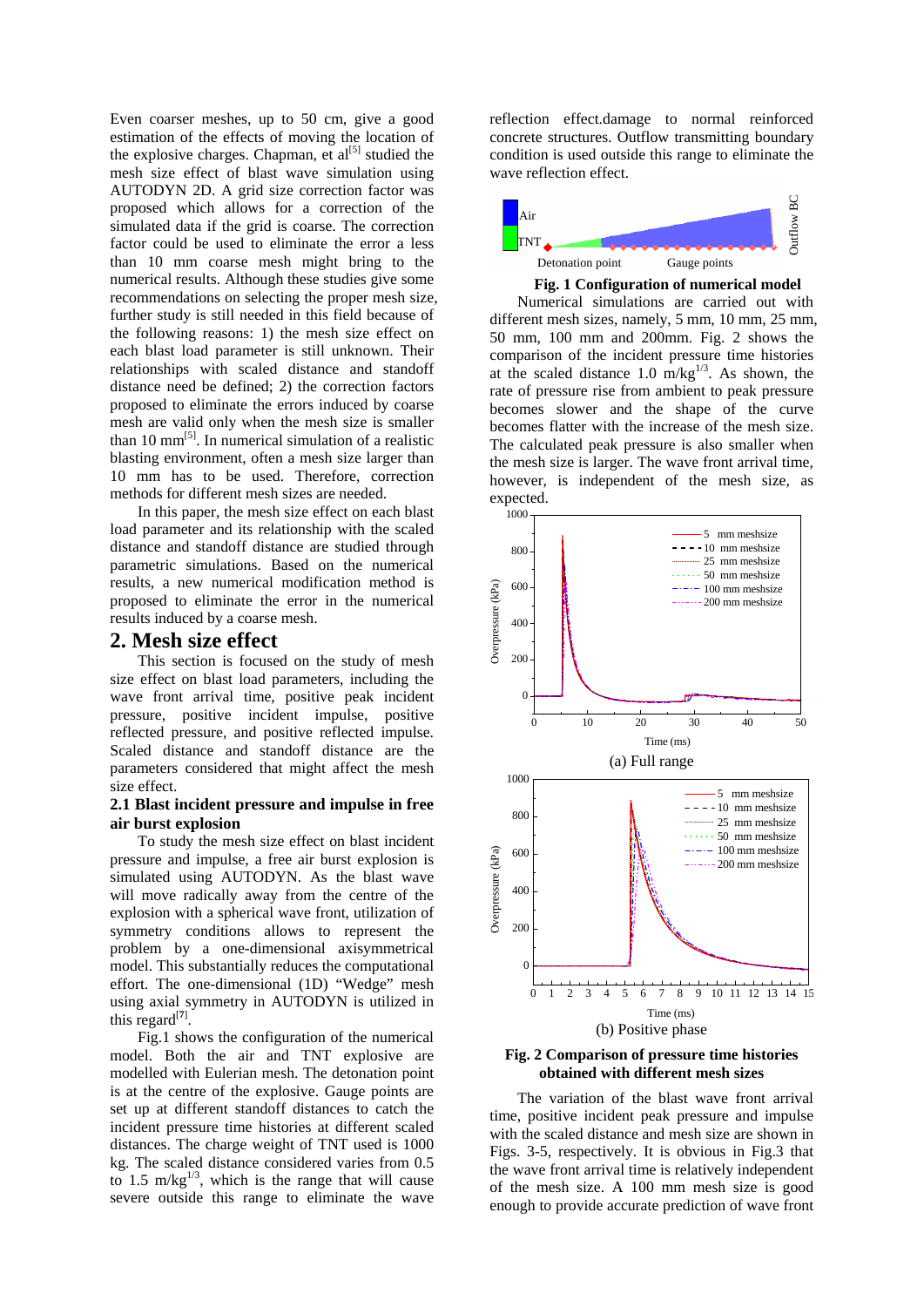arrival time of all the scaled distances considered in this study. As can be seen in Fig.4, for the positive incident peak pressure, when the scaled distance is less than 0.8 m/kg<sup>1/3</sup>, even a small mesh size of 5 mm will fail to get the accurate estimation of the positive incident peak pressure as compared with that from TM5-1300 $^{[8]}$ . However, a coarser mesh size of 100 mm is The variation of the blast wave front arrival time, positive incident peak pressure and impulse with the scaled distance and mesh size are shown in Figs. 3-5, respectively. good enough to catch the positive incident peak pressure generated from blasts at a scaled distance of 2  $m/kg^{1/3}$ . From Fig.5, one can see that the impulse is relatively independent of the mesh size, but the estimated positive impulse is smaller than that from TM5-1300. This observation is consistent with the numerical results derived by Chapman, et  $al^{[5]}$ . This might be because of the difficulty of obtaining the accurate positive incident impulse in field tests on which  $T\overline{M}$ 5-1300 is based<sup>[8]</sup>. Thus, the convergent estimated positive impulse is assumed to be accurate.



**Fig. 3 Variation of the normalized wave front arrival time with mesh size and scaled distance** 



**Fig. 4 Variation of the positive incident peak pressure with mesh size and scaled distance** 

In summary, the incident peak pressure is much more sensitive to the mesh size than the wave front arrival time and impulse. For both the incident peak pressure and impulse, the mesh size sensitivity decreases with the increase of the scaled distance.



**Fig. 5 Variation of normalized positive incident impulse with mesh size and scaled distance** 



**Fig. 6 Variation of the normalized wave front arrival time with mesh size and standoff distance** 



**Fig. 7 Variation of the positive incident peak pressure with mesh size and standoff distance** 



**Fig. 8 Variation of normalized positive incident impulse with mesh size and standoff distance**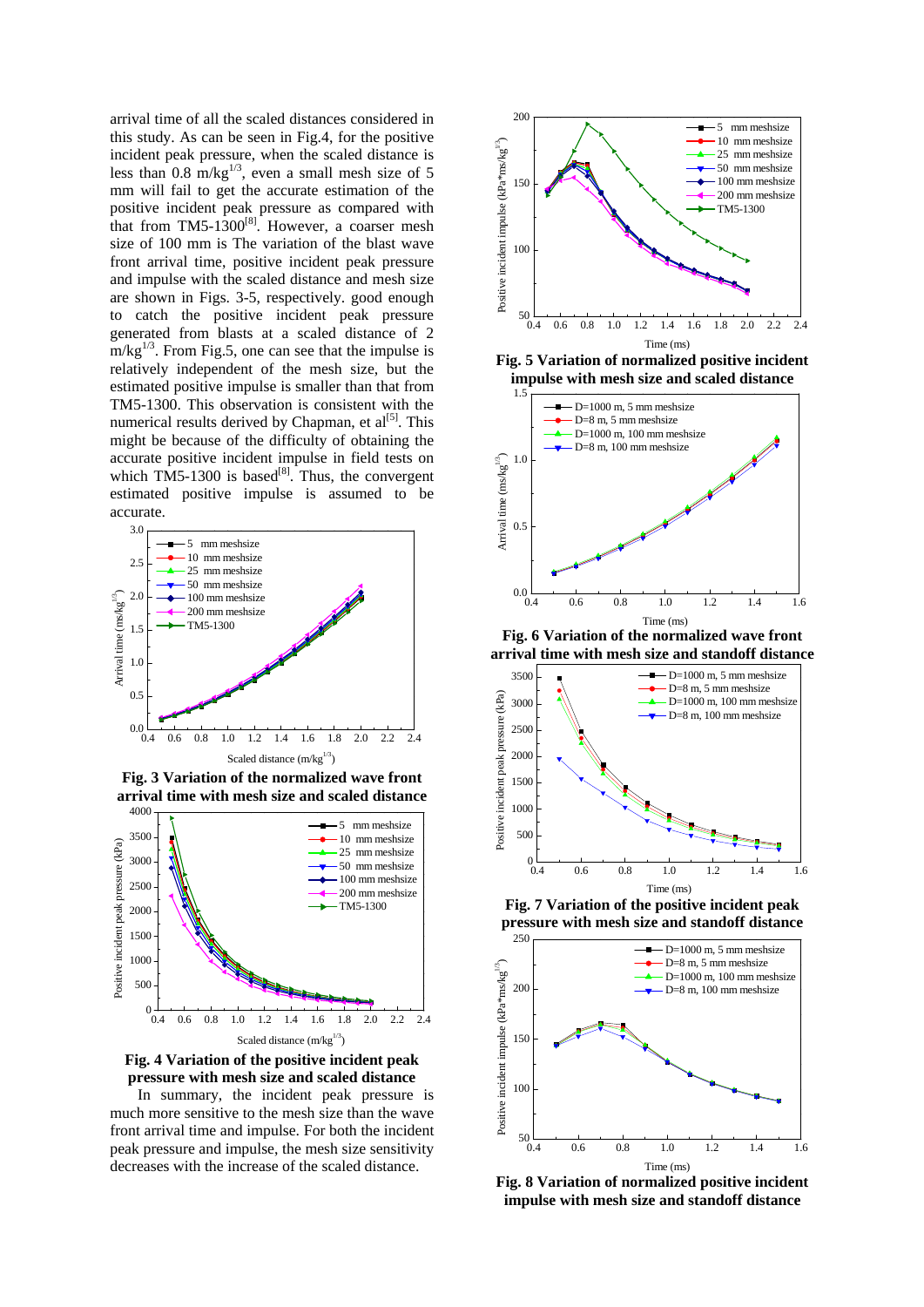To study the mesh size effect on blast waves at different standoff distances, the same numerical model as shown in Fig.1 is established using AUTODYN, but only 8 kg TNT charge weight is considered. Therefore, to get the scaled distances between 0.5 m/kg<sup>1/3</sup> and 1.5 m/kg<sup>1/3</sup>, the standoff distance only need to vary from 1 m to 3 m, while in the previous simulation, the standoff distance should vary from 1000 m to 1500 m to get the scaled distances from 0.5 m/kg<sup>1/3</sup> to 1.5 m/kg<sup>1/3</sup>. This numerical simulation is also carried out with different mesh size, i.e., 5 mm, 10 mm, 100 mm and 200 mm. Comparisons between the results at the same scaled distance but different standoff distance from the above two simulations are made. Some typical ones are given in Figs. 6-8. Fig.6 shows the variation of the normalized wave front arrival time with mesh size and standoff distance while the scaled distance are all equal to 1.0 kg/m<sup>1/3</sup>. As can be seen in the figure, when the standoff distance decreases from 1000 m to 8 m, a 100 mm mesh size is not small enough for reliable numerical predication of wave front arrival time. At standoff distance 8 m, the 100 mm mesh size results in smaller arrival time as compared to that from 5 mm mesh size. Fig.7 shows the predicted positive incident peak pressure. As shown, when the mesh size is the same, the predicted positive incident peak pressure at scaled distance  $1.0 \text{ kg/m}^{1/3}$ decrease with the decrease of standoff distance. When the standoff distance is the same, the difference between the predicted positive incident peak pressures at same scaled distance from difference mesh size is enlarged with the decrease of standoff distance. This indicates that the predicted positive incident peak pressure is becoming more sensitive to mesh size with the decrease of the standoff distance. Fig.8 shows the positive incident impulse. It is less sensitive to the standoff distance, as compared to the positive incident peak pressure.

#### **2.2 Blast reflected pressure from surface blast explosion**

The mesh size sensitivity for the positive reflected pressure and impulse is also investigated. As shown in Fig.9, 3D simulations are carried out to get the reflected pressure time histories on a structural component in a surface blast explosion. In the model, air and high explosive (TNT) are modelled with Eulerian mesh, while both rigid ground and rigid structural component are modelled using unused grids $^{[7]}$ . 8 kg equivalent charge weight of TNT is used. Standoff distance of 2 m and 3 m are selected to get the scaled distance of 1.0 m/kg<sup>1/3</sup> and 1.5 m/kg $^{1/3}$ . The dimension of the structural component is considered to be 1200 mm wide, 400 mm deep and 1500 mm high. Since the symmetry of the whole blast scenario, only a quarter of which is modelled. Besides the two symmetry planes and one rigid ground, the boundary conditions of the other three planes are set to be outflow.

To reduce the computational time, a two-stage method is adopted. The first stage is to simulate the initial detonation in the first two meters by 2D simulation. The mesh size in this stage is 2 mm. In the second stage, the result from the 2D simulation is remapped into a 3D model to generate a 3D blast wave, which will impinge on the structural component. In the 3D simulation, four different mesh sizes are utilized, they are 25 mm, 50 mm, 100 mm and 200 mm. Fig.10 gives the typical contours of blast pressure during the interaction between the blast wave and the structure component, in which the amplification of the reflected pressure is obvious.





#### **Fig. 10 Typical contours of reflected pressure**

Only the reflected pressure time history at the base of the structure is analysed herein. The variation of the wave front arrival time, positive reflected peak pressure and positive reflected impulse and their comparisons with those obtained from TM5-1300 with different mesh sizes are given in table 1 and table 3. Since the width of the structural component is 1.2 m, the dimension effect of the structure on blast wave-structure interaction can be approximately ignored. Therefore, the results could be directly compared with those from TM5-1300. From these comparisons, one can find:

(1) The calculated positive reflected peak pressure and impulse are less sensitive to the mesh size with the increase of the scaled distance;

(2) Compared with the wave front arrival time and the positive reflected impulse, the positive reflected peak pressure is much more sensitive to the mesh size;

(3) By comparing data in Table 2 and Table 3, it is observed that the positive reflected peak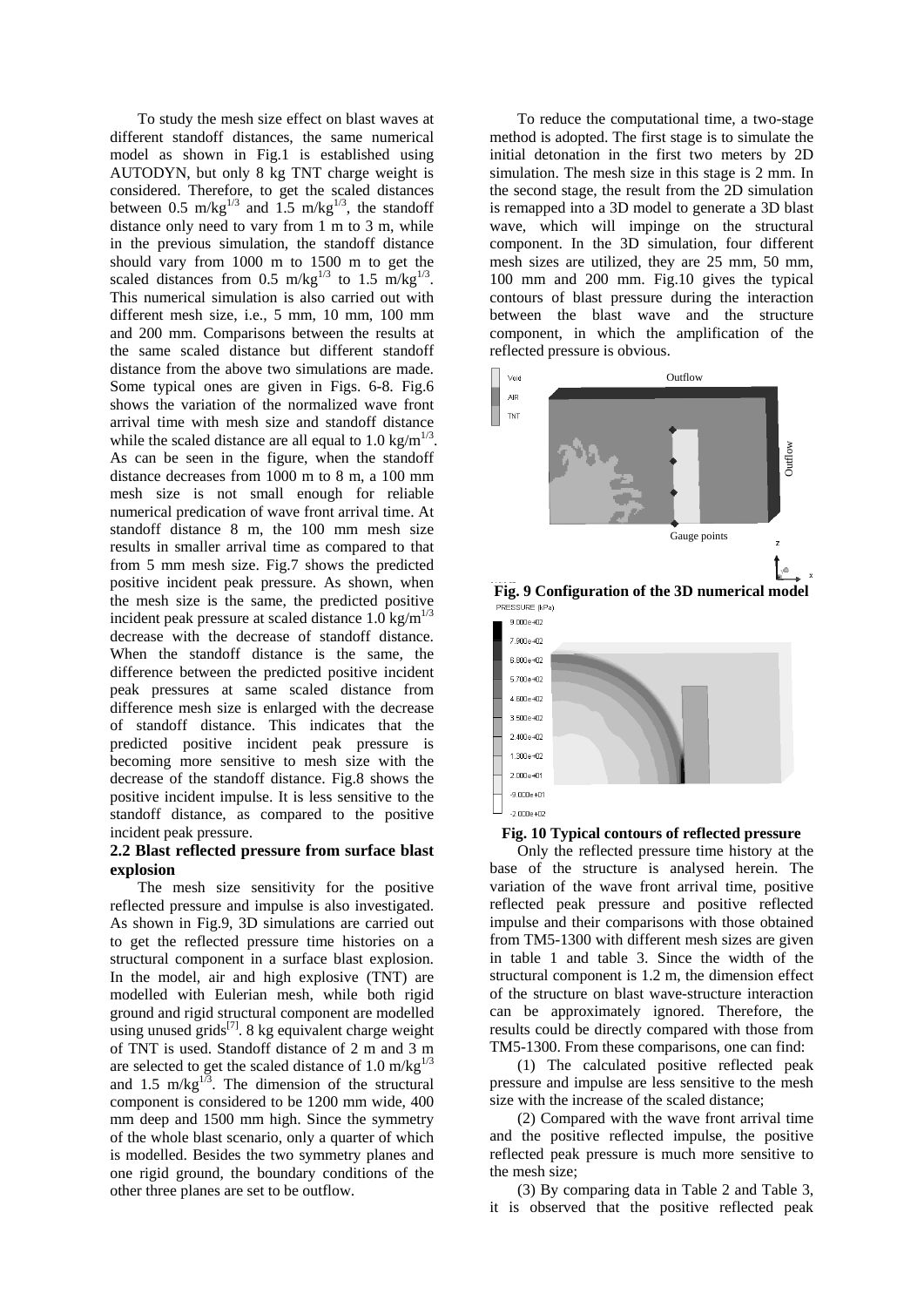pressure is more sensitive to the mesh size than the positive incident peak pressure.

| comparisons with alost obtained from Thie Teop |                                           |        |                      |              |                                           |        |                      |              |  |
|------------------------------------------------|-------------------------------------------|--------|----------------------|--------------|-------------------------------------------|--------|----------------------|--------------|--|
| Mesh<br>size                                   | Scaled distance= $1.0 \text{ m/kg}^{1/3}$ |        |                      |              | Scaled distance= $1.5 \text{ m/kg}^{1/3}$ |        |                      |              |  |
| mm                                             | Estimated<br>impulse                      | error  | Estimated<br>arrival | TM5-<br>1300 | Estimated<br>Impulse                      | error  | Estimated<br>arrival | TM5-<br>1300 |  |
|                                                | (kPa•ms)                                  |        | time(ms)             | (ms)         | $(kPa \cdot ms)$                          |        | time(ms)             | (ms)         |  |
|                                                | 1471                                      | $-16%$ | 0.85                 | 0.92         | 989                                       | $-5\%$ | 1.83                 | 1.96         |  |
| 10                                             | 1362                                      | $-23%$ | 0.82                 | 0.92         | 937                                       | $-10%$ | 1.81                 | 1.96         |  |

25 1199 -32% 0.82 0.92 846 -18% 1.80 1.96 50 948 -46% 0.80 0.92 701 -33% 1.80 1.96

**Table 1 variation of the wave front arrival time and positive reflected impulse with mesh size and their comparisons with those obtained from TM5-1300[8]**

# **3. Numerical modification: a method to eliminate coarse mesh error**

As discussed in the previous section, the wave front arrival time and positive incident/reflected impulse are less sensitive to the mesh size than the positive incident/reflected peak pressure, indicating acceptable results of wave front arrival time and positive incident /reflected impulse can be obtained with a coarse mesh size. However, a finer mesh size is needed to reach the same level of accuracy of the peak incident and reflected pressure. Another observation from the previous section is that when the mesh size is coarser, there will be a longer rising time in both the incident and reflected pressure time histories, which is not realistic as the pressure in fact rises almost instantly to the peak value in the true situations. .Thus, a numerical modification method to use the wave front arrival time, the positive incident/reflected impulse and the rise time to reconstruct the positive incident/reflected peak pressure is developed. In this case, the more accurate positive incident/reflected peak pressure are obtained through this modification method since a coarse mesh gives more accurate predictions of the positive incident/reflected impulse and wave front arrival time. Even if the mesh size is so coarser that it fails to reliably predict the positive incident/reflected impulse and wave front arrival time, the accuracy of the positive incident/reflected peak pressure can be improved through this method because of different mesh size sensitivity of these blast parameters.

Usually a fictitious triangular pressure pulses is used to approximate the positive pressure time history, as shown in Fig.11. With this simplification, the positive pressure time history is modelled by an abrupt rise of pressure to its peak value and a linear decay to the ambient pressure. The pulse can be defined by the arrival time  $T_a$ , the fictitious duration of the positive phase  $T_{0f}$  and the positive peak pressure *P*, as shown in Fig. 12.

According to the observation and above discussion, a numerical modification method is put forward. Some assumptions are made as follows:

(1) The mesh size is fine enough to catch the wave front arrival time and positive incident/reflected impulse;

(2) The nonzero rise time of the positive incident/reflected pressure time history is caused by the coarser mesh and should be deleted;

(3) The duration that the positive incident/reflected pressure decays from peak to zero is not sensitive to the mesh size.



**Fig. 11 Modified fictitious triangular pressure pulse for positive incident pressure time history from simulation with a 200 mm mesh size (Z=1.0**   $m/kg^{1/3}$ 



**Fig. 12 Sketch of the numerical modification method** 

The procedure of the numerical modification method is:

(1) Derive the wave front arrival time  $T_a$ , rise time  $T_r$ , positive peak incident/reflected pressure  $P_n$ and impulse  $I_n$  from numerical simulation;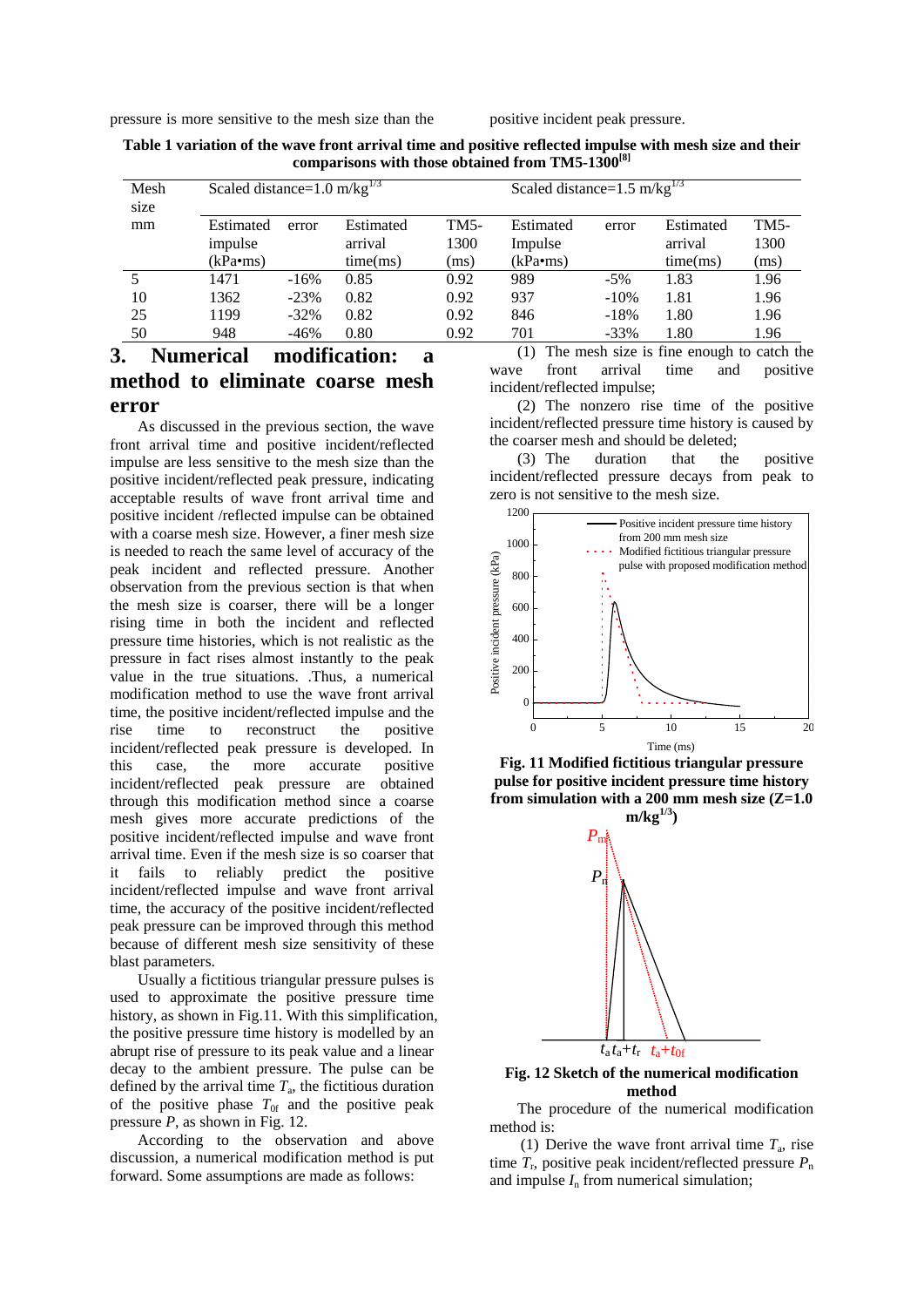(2) Simplify the pressure time history as a triangular pressure pulse, as shown in Fig. 12. The duration of the positive incident/reflected pressure is

$$
T_{0f} = 2I_n / P_n \tag{1}
$$

(3) The modified peak incident/reflected pressure can be obtained as

$$
P_{\rm m} = 2I_{\rm n}/T_{\rm 0f} \tag{2}
$$

 $T_{0f} = T_{0f} - T_r$  (3)

Using this procedure, fictitious triangular pressure pulse could be obtained as the dot line shown in Fig.12, in which the accuracy of the positive peak incident/ reflected pressure is improved.

In order to validate the proposed numerical modification method, the above procedures are used to process the results from the numerical simulations carried out in section 1. Fig. 11 shows the comparison of the modified fictitious triangular pressure pulse and positive incident pressure time history from numerical simulation of free air explosion with a 200 mm mesh size. As can be seen, the modified fictitious triangular pressure pulse have a higher positive peak incident pressure, while both the wave front arrival time and positive incident impulse keep unchanged. Table 2 gives comparisons of the numerical and modified positive peak incident pressure for the 2D free air burst explosion simulation with different mesh sizes. From the table one can easily see that after the modification, the errors of the predicted positive peak incident pressure, as compared to TM5-1300, are reduced significantly. Even the mesh size is 200 mm, the error can be reduced to be less than 10%, which is acceptable for engineering use. Table 3 shows comparisons of the numerical and modified positive peak reflected pressure for the 3D surface blast explosion simulation with different mesh sizes. Again, the errors as compared with TM5-1300 prediction are reduced significantly after the modification.

**Table 2 Comparison of the numerical and modified positive peak incident pressure for the 2D free air burst explosion simulation with different mesh sizes** 

| Mesh size  | TNT charge weight W=1000 kg, Standoff distance $D=10$ m, Scaled distance $Z=1.0$ kg/m <sup>1/3</sup> |                     |                   |                     |  |  |  |
|------------|------------------------------------------------------------------------------------------------------|---------------------|-------------------|---------------------|--|--|--|
| mm         | Estimated positive                                                                                   | Error compared with | Modified positive | Error compared with |  |  |  |
|            | peak incident                                                                                        | TM5-1300            | peak incident     | TM5-1300            |  |  |  |
|            | pressure (kPa)                                                                                       |                     | pressure (kPa)    |                     |  |  |  |
|            | 889                                                                                                  | $-5.0\%$            | 900               | $-3.8\%$            |  |  |  |
| 10         | 872                                                                                                  | $-6.8\%$            | 893               | $-4.6\%$            |  |  |  |
| 25         | 831                                                                                                  | $-11.2%$            | 877               | $-6.3\%$            |  |  |  |
| 50         | 786                                                                                                  | $-16.0\%$           | 867               | $-7.4\%$            |  |  |  |
| 100        | 735                                                                                                  | $-21.3%$            | 863               | $-7.8\%$            |  |  |  |
| <b>200</b> | 640                                                                                                  | $-31.6%$            | 844               | $-9.8%$             |  |  |  |

**Table 3 Comparison of the numerical and modified positive peak reflected pressure for the 3D surface blast explosion simulation with different mesh sizes** 

| Mesh size<br>mm | Scaled distance= $1.0 \text{ kg/m}^{1/3}$ |         |               |        | Scaled distance= $1.5 \text{ kg/m}^{1/3}$ |       |               |         |
|-----------------|-------------------------------------------|---------|---------------|--------|-------------------------------------------|-------|---------------|---------|
|                 | Estimated                                 | error   | Modified      | error  | Estimated                                 | error | Modified      | error   |
|                 | positive peak                             | to      | positive peak | to     | positive peak                             | to    | positive peak | to      |
|                 | reflected                                 | TM5-    | reflected     | TM5-   | reflected                                 | TM5-  | reflected     | TM5-    |
|                 | pressure(kPa)                             | 1300    | pressure(kPa) | 1300   | pressure(kPa)                             | 1300  | pressure(kPa) | 1300    |
| 25              | 4695                                      | $-42%$  | 5810          | $-29%$ | 1800                                      | 29%   | 2147          | $-15%$  |
| 50              | 3504                                      | $-57\%$ | 4586          | $-43%$ | 1440                                      | 43%   | 1779          | $-30\%$ |
| 100             | 2436                                      | $-70%$  | 3079          | $-62%$ | 1073                                      | 58%   | 1344          | $-46%$  |
| 200             | 1381                                      | $-83%$  | 1648          | $-80%$ | 735                                       | 71%   | 901           | $-64%$  |

### **4. Conclusions**

Mesh size sensitivity for each blast load parameters and the relationship between the scaled distance and standoff distance is studied through a series of numerical simulations and comparisons between the results and those from TM5-1300. It was found that the positive peak incident/reflected pressure and impulse are less sensitive to the mesh size with the increase of the scaled distance. Compared with the wave front arrival time and the positive incident/reflected impulse, the positive incident/reflected pressure is more sensitive to the mesh size, and the positive reflected peak pressure is more sensitive than the positive incident peak pressure.

A modification method is proposed to modify the numerically simulated peak pressures. It is based on the assumption that the numerically simulated impulse is accurate and the pressure rise to its peak value instantly with a zero rise time. The method was validated by comparing the modified positive incident/reflected peak pressure with numerical data and those from TM5-1300. The results show that the proposed modification method can be easily used to improve the accuracy of the numerical results of the blast parameters even when a coarser mesh size is used in the simulation.